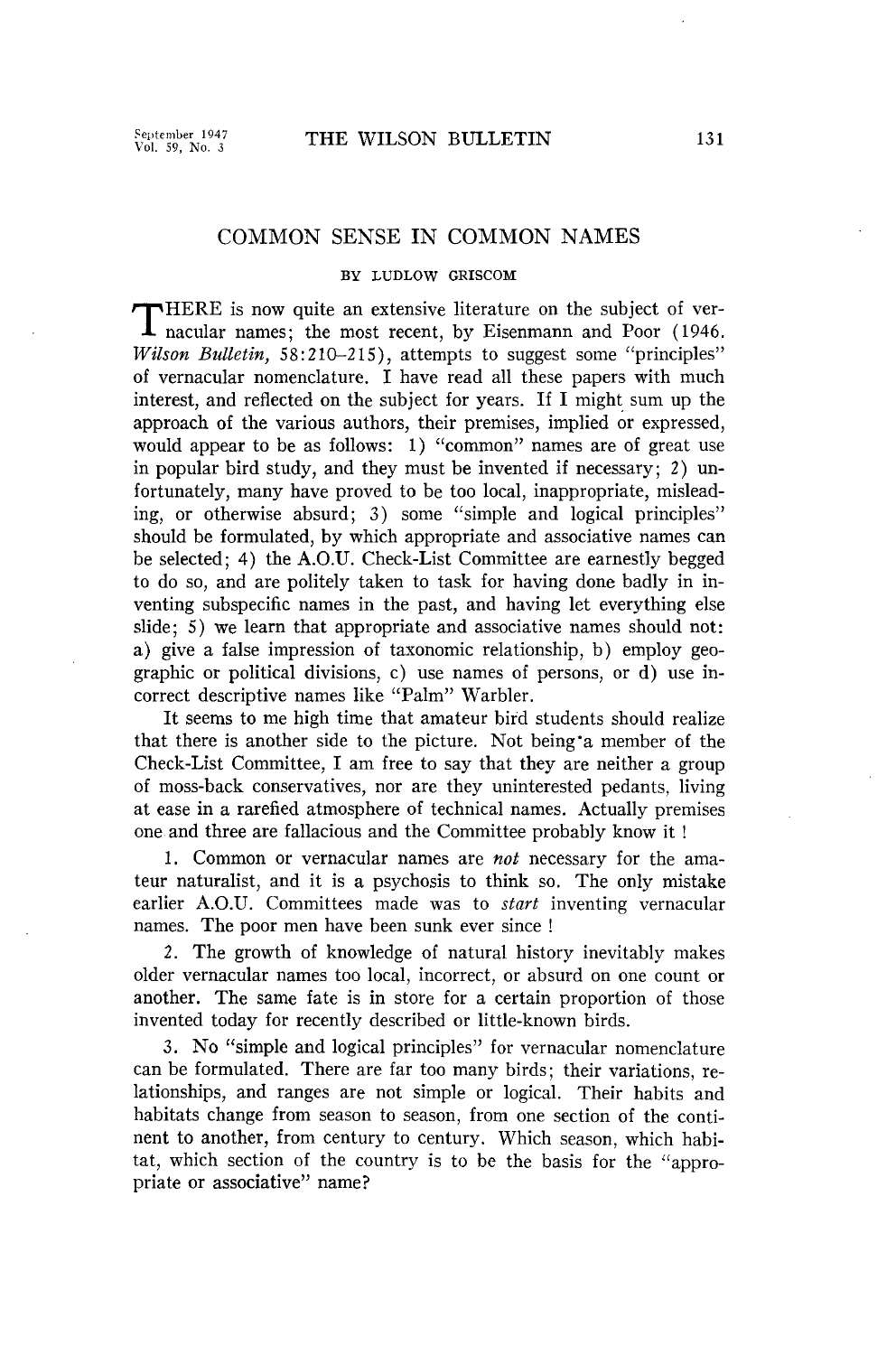**PLATE 12** 



**Yellow-headed Blackbird (Xanthocephalus xanthocephalus) in phragmites, photographed by W. Ii. Carrick at Delta, Manitoba, May 76, 7946.**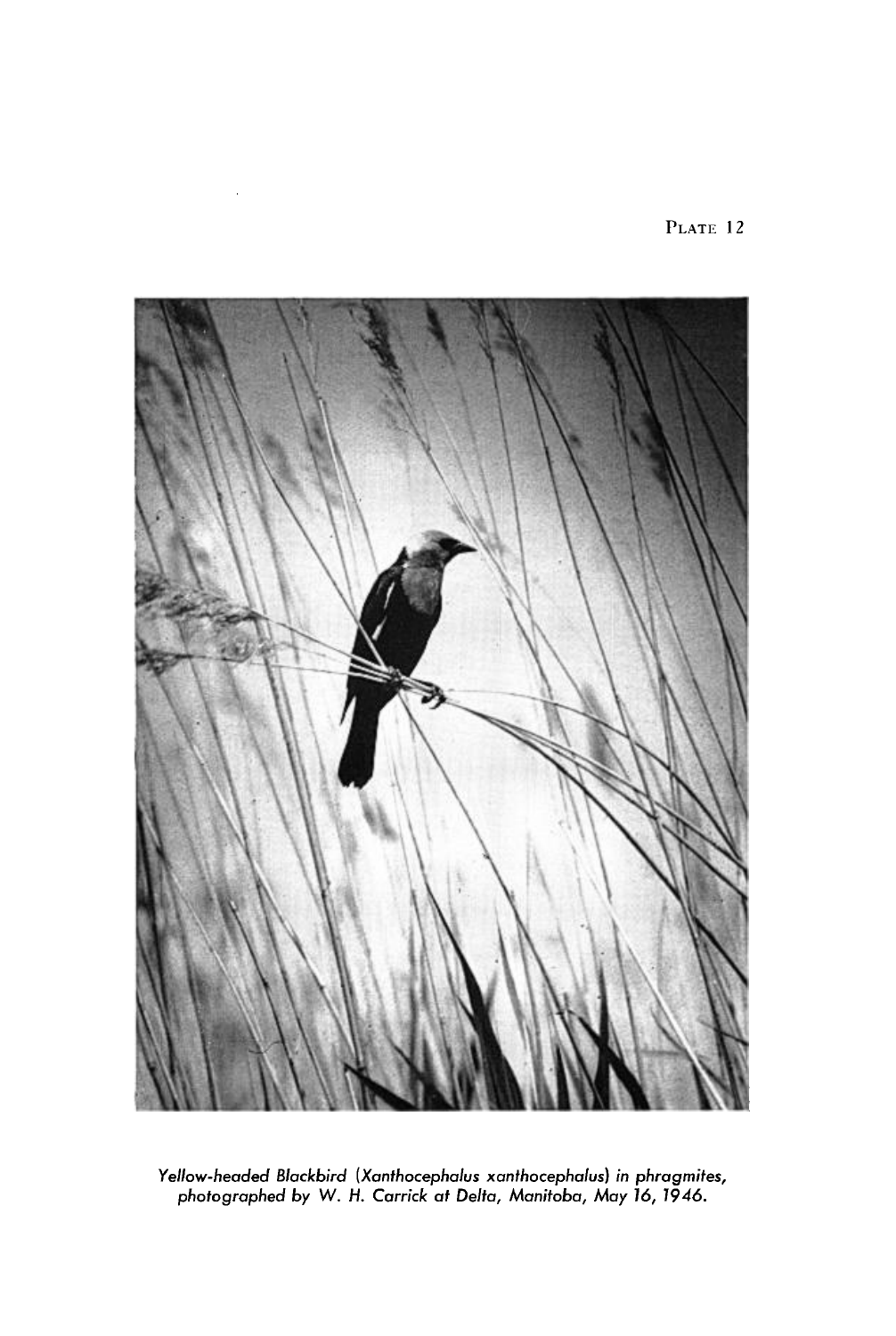**Discussion. The only real origin of common names in history is a matter of degree of interest and observation of native peoples. The English and Germans were pretty good, the Hawaiians were astonishingly observant, the ancient Greeks and Romans were atrocious, as are most Latin Americans. In English the words crow, finch, swallow, wren, etc. go back to prehistoric times, and only scholars might tell us what these words originally meant. Our forefathers applied some of these old names to American birds on fancied resemblances. Totally different American birds were given descriptive names, for example: hummingbird, sapsucker, and road-runner. Native names were adopted and anglicized for others: ani, caracara, jacana, chachalaca. Others were onomatopoeic: pewee, bobolink, whip-poor-will.** 

**It was more than a century ago that ornithologists discovered that the variety of species was great, and more and more old English names became group or family names. Species names were invented here and there; Wilson and Audubon were by no means happy in some of their choices. But when all is said and done, most birds of the world have no vernacular names in any language, and the question arises, why should they? What is the matter with the technical or scientific names?** 

**Amateur bird students' reactions to technical names are curious and**  inconsistent. They refuse to learn *Uria lomvia* (which means nothing). **and are perfectly content with the "common" name Brunnich's Murre, which also means nothing ! Who can show that the latter is easier to remember than the former? A startling contrast in attitude is discov**ered the moment one turns to other branches of natural history. There **are numerous students of beetles, butterflies, shells, ferns and wild flowers, shrubs and trees-the number of competent women in garden clubs alone puts the membership lists of the leading bird clubs to shame . -and in these groups of living forms an enormous and staggering welter of species, genera, and families are known; yet no one has ever suggested that common or vernacular names for them should be invented out of whole cloth. There are nothing but the scientific or technical names, and in no time at all the interested amateurs rattle off these "Latin" names as readily as ornithologists do those of birds. Many of my readers will have some spiraea, cyclamen, Forsythia, crocus, scilla, Wistaria, or delphinium in their gardens, and know perfectly well what flowers these names represent. They are all technical generic names, freely used in default of a vernacular name. What of it that nobody now cares or knows who Wistar or Forsyth were?** 

**There are just enough cases of the popular use of technical names of birds to prove my point. The critics of vernacular names have never objected to cotinga, trogon, or junco. They have never suggested dropping vireo, and reverting to the old vernacular name "greenlet." No Californian boggles over Phainopepla. Students on a holiday go to the Rio Grande Valley, hoping to add the Texas Pyrrhuloxia to their life list, their fun not in the least spoiled because**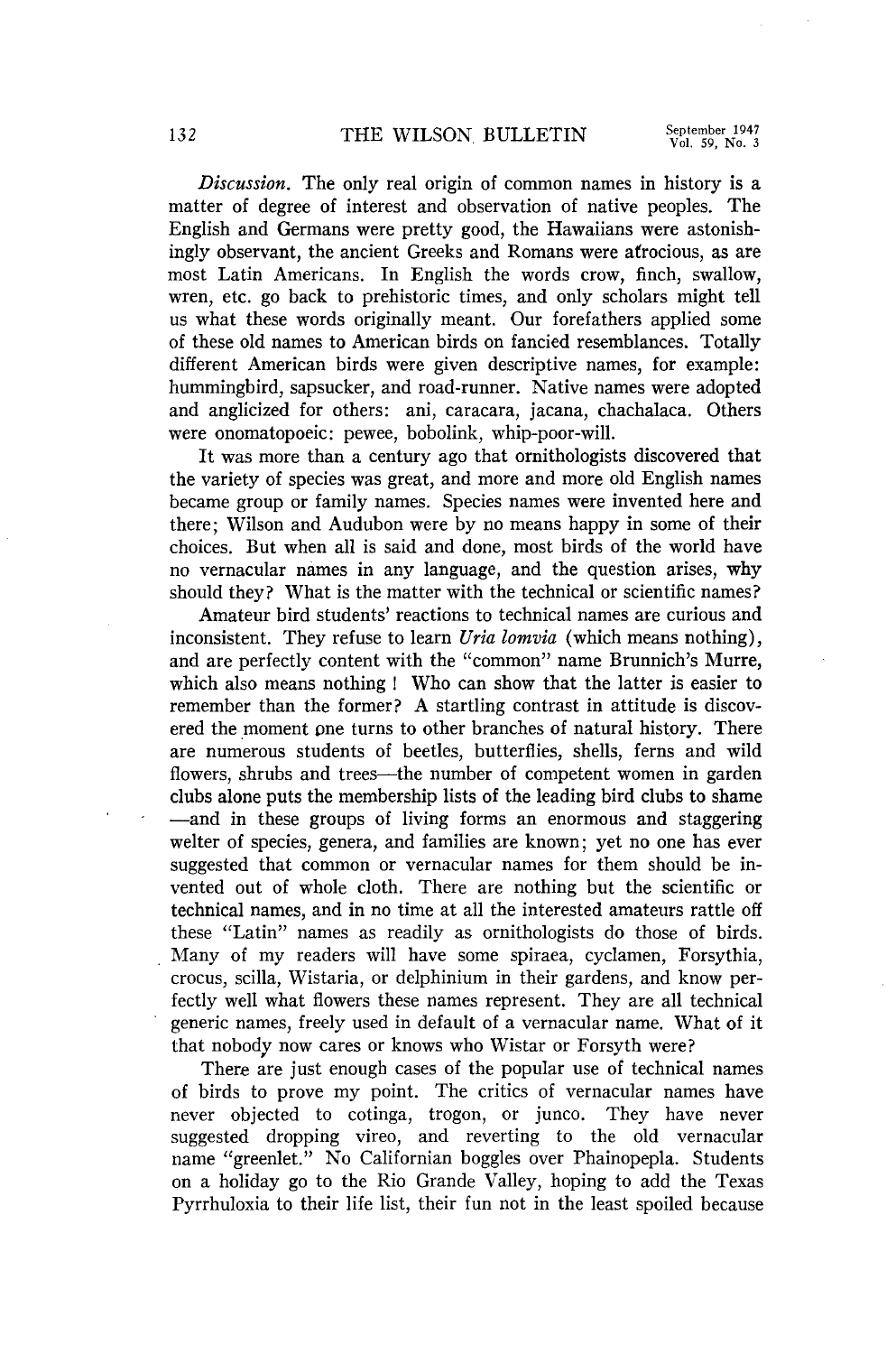**of its lack of a common name ! Other vernacular names are minor corruptions of the technical name, like tanager and gallinule, possibly fulmar and pelican. Bird students freely talk nowadays about Accipiters and Buteos, they work over the difficult Empidonax flycatchers; they learn the difficult warblers in part by learning the characters for the Vermivoras and the Dendroicas, two recognizable genera completely lost in the numerous inappropriate "common" names. In recent decades other students have begun to travel in the tropics; they wish to identify birds in Mexico, Guatemala, and the Canal Zone belonging to families and genera utterly different from anything in the United States. But after the first spasm of regret that there were no "common" names, they got down to work and became perfectly at home in handling and using the technical names.** 

**The welter of vernacular names in many languages, the absurdity or**  inappropriateness of many, and the great variety of species or types, **led to the invention of the Linnaean system of technical nomenclature. The "simple or logical" system broke down, by sheer weight of numbers, the hopeless complexity of relationships and degrees of difference. A code of nomenclature had to be drawn up, and with a little study it was seen that the only hope for stabilization in the future was to invoke the principle of priority, the earliest name, and in certain cases to conserve a long used and well known name. The code has to be complex and difficult, special experts now sit on permanent commissions and arbitrate as many difficult cases per annum as possible. Many early names, absurd, barbaric, inappropriate, incorrect, or "Rabelai-Sian" had to be retained.** 

**Exactly the same fate awaits those who would reform or invent vernacular names. There would first of all have to be a code of nomenclature, and the principles would not be simple or logical. It sounds fine to select "appropriate and associative" names, but the only people who think it can be done are those who are aware of very few birds in a small fraction of their total ranges only. The fact is that 'the great**  majority of birds can't possibly have an "appropriate and associative" **name, and the better known they are the more obvious this becomes. It makes no difference whether these names are good English words or are based on Greek and Latin roots.** 

**Illustration must be limited to a few examples only. All American authors agree that the Chickadee (Parus atricapillus) should be called the Black-capped Chickadee to distinguish it from the Brown-capped or Hudsonian Chickadee. This name is most inappropriate. Actually there are four species with black caps in the New World, and at least as many more in the Old. Moreover, there is a chance that our particular Chickadee may prove to be conspecific with one of them. Imagine the absurdity of calling one subspecies the Black-capped Chickadee, when every other subspecies is also black-capped. Moreover, there are several brown-capped chickadees, two species in North America. Finally** 

Ludlow Griscom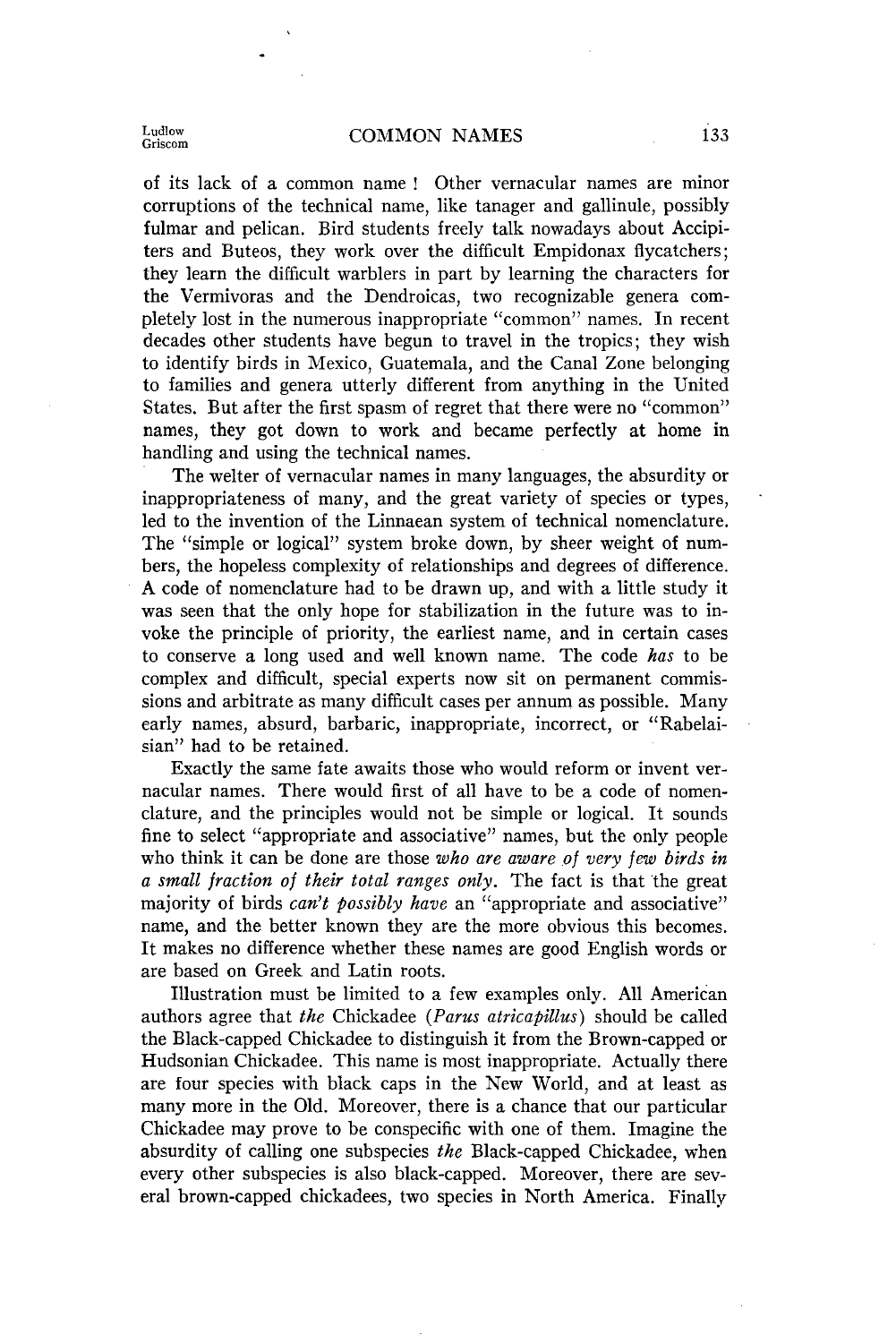**should "chickadee" be conserved? They are all Parus, the English name for which is "titmouse," and we are supposed to show relationships !** 

**All agree that Blackburnian Warbler is a dreadful name; Hemlock or Orange-throated Warbler have been suggested. But it breeds in hemlock only in the southern parts of its breeding range, several other warblers nest in the same hemlock grove; it occurs in migration over an enormous area where there are no hemlocks; it winters in tropical rain forests in eastern Panama. Another "orange-throated" warbler occurs in Panama ! I can see the active Canal Zone Bird Club of the future petitioning the Committee to invent a more appropriate name !** 

**The points in the last paragraph may be expanded to the whole warbler family. I agree heartily with Messrs. Poor and Eisenmann that, ideally speaking, appropriate and associative names should not be open to criticism on the four grounds given in item 4 of the first paragraph. It works out as follows: Out must go Prairie, Palm, Wormeating, Magnolia, Myrtle, Sycamore, Connecticut, Kentucky, Nashville, Cape May, Tennessee, Calaveras, Colima, Canada, Blackburnian, Audubon's, Wilson's, Swainson's, Bachman's, Virginia, Lucy's, Sennett's, Townsend's, Grace's, Kirtland's, Macgillivray's. Moreover, Chat and Redstart are names of Old World genera in other families; waterthrush is utterly misleading in family relationships, oven-bird is the name of a family in another suborder. The Blue-winged does not possess a blue feather, the Orange-crowned does not have an orange crown, the Cerulean is not cerulean, and the Black-throated Green is one of four closely related black-throated green species ! No less than 40 out of 57 vernacular species names would have to go, plus 6 additional subspecies.** 

**Even worse, none of them could be called warbler, a name properly belonging to the Old World Sylviidae. We have no sparrows, or flycatchers, and we must eliminate Robin, Blackbird, and Oriole. Murres are really Guillemots; the Pigeon Hawk can't catch pigeons and is a subspecies of the Merlin. The Duck Hawk is really one of three American subspecies of the Peregrine Falcon. The Marsh Hawk is a harrier, very distinct from the Marsh Harrier of Europe; actually it is a subspecies of Circus cyaneus, the Hen Harrier, a specific name which is absurd and must go also, as Circus cyaneus very rarely catches hens, and no more often than other species of harriers ! Our buteos are really buzzards; the name, Sparrow Hawk, properly applies to a small accipiter; our Sparrow Hawk is a kestrel; our vultures are not vultures, an Old World group. And so I could go on and on. I estimate that 80 per cent of the current vernacular species names of North American birds would get thrown out, on the basis of the criticisms of Messrs. Poor, Eisenmann, Peterson, Pough, and others. Readers will please note that, on the same grounds, just about 80 per cent of the**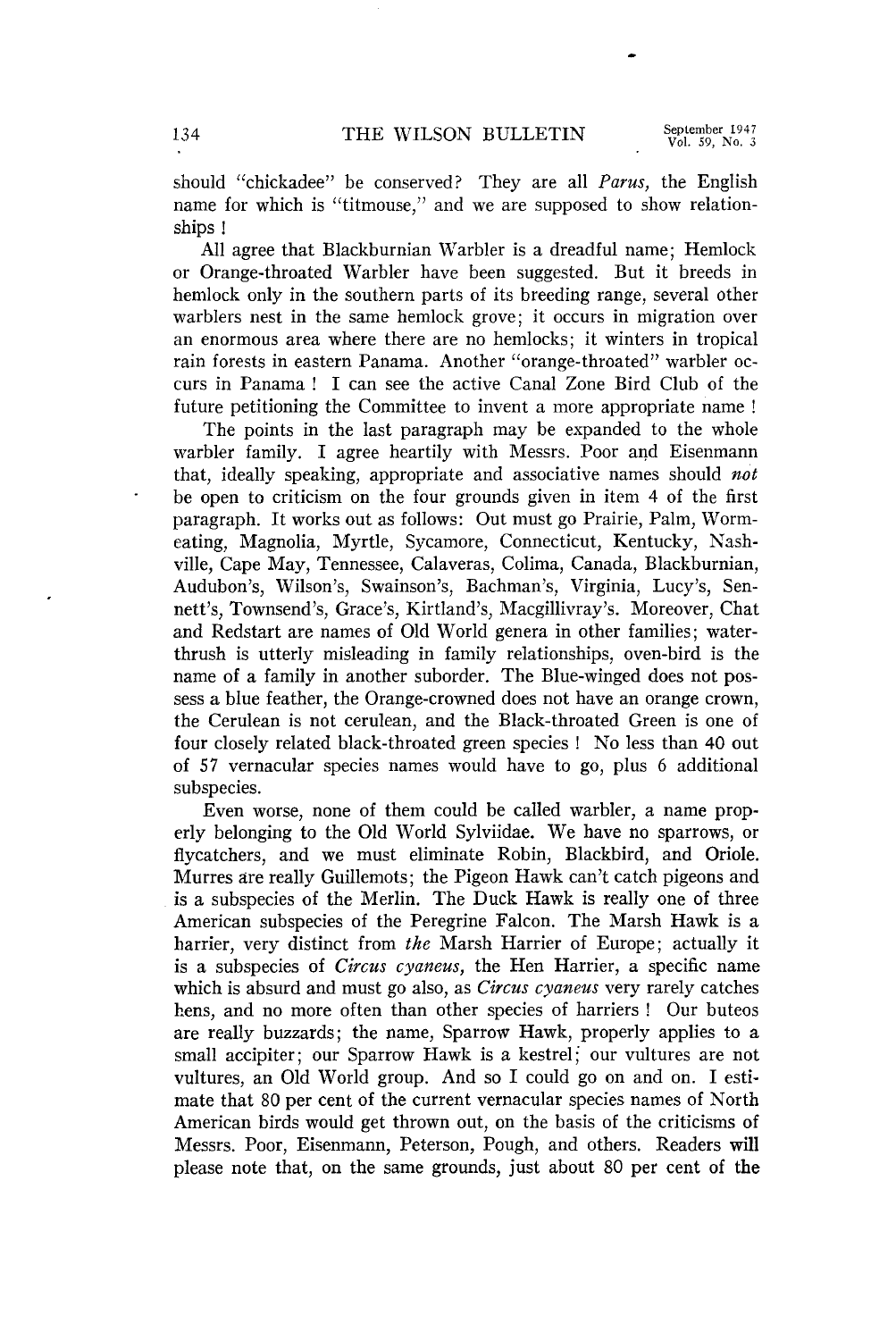**technical or scientific names are objectionable also. Actually this sense of inadequacy or inaccuracy of both scientific and vernacular names is an excellent measure of a century's increase in knowledge of North American birds.** 

**Let us now suppose that a Committee really does start work on a system of "vernacular nomenclature." Where do they start, and above all where do they stop? What "simple and logical" guiding principles will they use in deciding what proportion of the 80 per cent criticizable names will be thrown out or emended? They will discover that there are none; the rules of vernacular nomenclature will prove to be just as complicated and just as arbitrary as those for the technical names. The Committee will probably end by adopting the same principle of priority and conserving all well known names in general use a whole century.** 

**If they junk all 80 per cent of the inappropriate names, they will have to invent several thousand "appropriate and associative" names. Mostly, none can be found for family, genus, species, and subspecies. What is an appropriate family name to replace the inaccurate "warbler," a generic name for chat, oven-bird, water-thrush, and redstart? A much discussed species without a good vernacular name is Vermivora ruficapilla Wilson, going back to 1811. The eastern subspecies bears the absurd name, Nashville Warbler, and the western race bears the equally absurd name, Calaveras Warbler. Actually, the technical name is also absurd and inaccurate. Translated it means "rufous-haired worm-eater." Now the members of the genus Vermivora don't eat worms any more than other warblers. The species also has very few rufous hairs. Virginia's and Lucy's Warblers are the two species of the genus which are rufous-capped, but they were not discovered until 50 years after Wilson shot his warbler at Nashville, Tennessee. Perhaps I am a pedant when I see no reason to reform vernacular names, any more than the technical. To those who have frequently argued that most amateurs can't translate Latin and Greek roots, I point out that the names, Nashville and Calaveras Warbler, are absurd, inaccurate, meaningless, and therefore no easier to memorize than Vermivora ruficapilla, actually the only species designation the poor little bird has at the moment.** 

**Let's waive all this, and pass to the invention of the four necessary vernacular names. Surely it is more important to have the family name taxonomically correct than the specific name. The family name, "Wood**  Warbler," will scarcely do for chats, yellow-throats, prairie "warblers." **water-thrushes, and other ground and thicket-inhabiting birds. The subspecific names for Vermivora ruficapilla are easy: "eastern" and "western," but eastern what? I feel I know this warbler very well, and not only its technical or specific characters, for I have had field experience with both subspecies on their breeding grounds, migration routes,**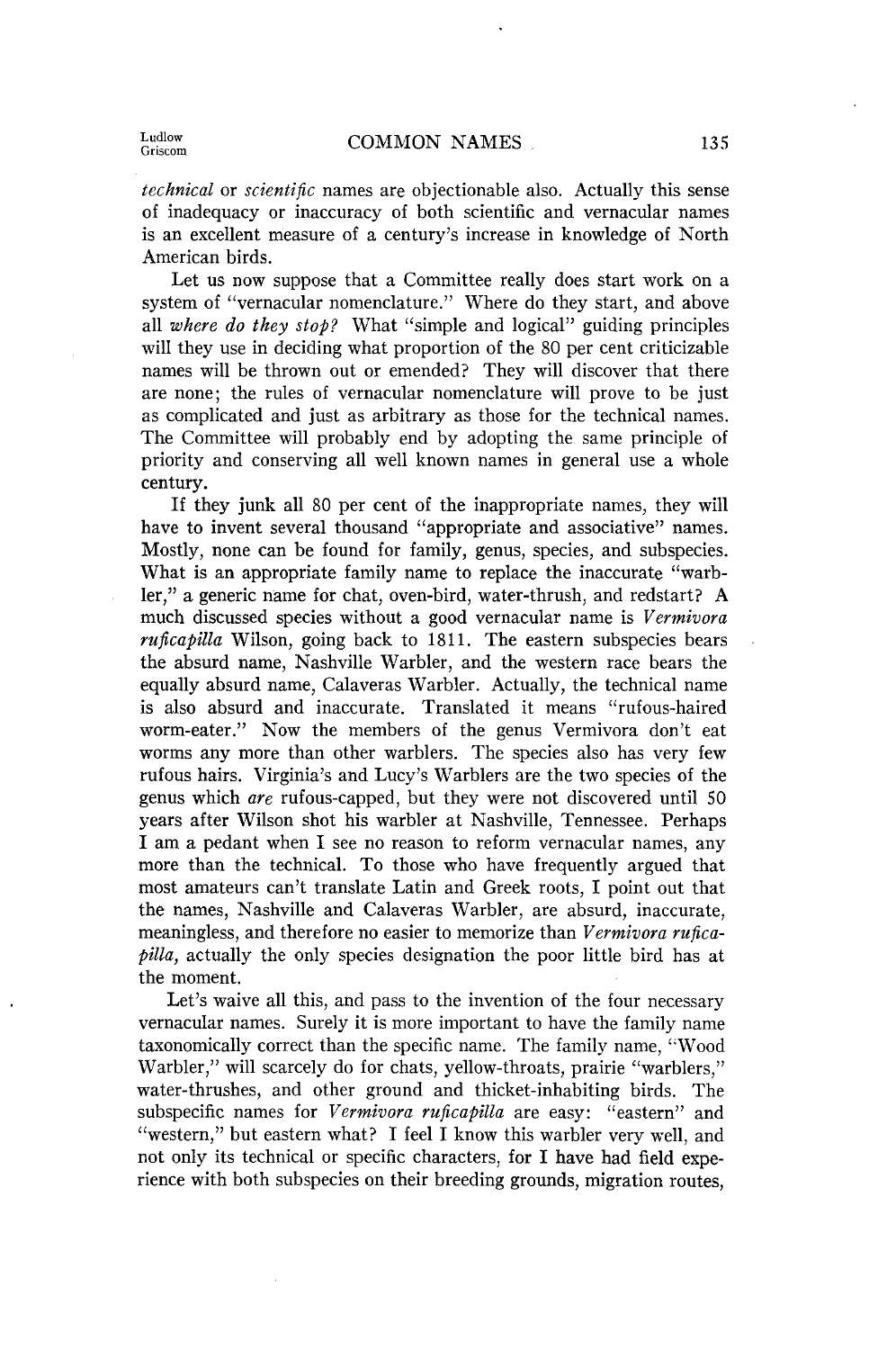**and winter ranges. For many years I have been quite unable to think of a "simple, appropriate or associative" name that would be valid in all sections of the country, or a descriptive adjective that would apply to this species of "warbler" only. There are too many warblers, and the diagnosis of this species cannot be boiled down to one or two English adjectives. All the vernacular names suggested are too local, only partially true, or not sufficiently restrictive.** 

**If we had a Gallup poll, and a thousand bird students of proper geographic distribution sent in a name on a postcard, it would be very surprising if a hundred of them picked the same one. Meanwhile the A.O.U. Committee has agreed to provide a species name; whatever one they dig up, my guess is that they will be soundly denounced by a certain percentage of students.** 

**I hope I have succeeded in showing to unprejudiced readers that all is not as easy as it sounds. Vernacular English nomenclature must be just as complicated as scientific nomenclature. Naturalists abandoned seven decades ago, as a result of bitter experience, all efforts to reform technical species and group names by throwing out inappropriate and inaccurate ones, because: 1) unanimous agreement could never be reached and 2) the apparently more appropriate name turned out , to be inappropriate in another decade or two with increased knowledge.** 

**Those who wish for a reform of vernacular names must be prepared to jump four tough hurdles: 1) Complete or partial reform; if the latter, what dividing line? 2) Either way, a code of nomenclature must be drawn up, it must be administered by a commission, and it will be a five or more years' job to reach general agreement on the improved vernacular names. 3) The improved new vernacular names will automatically create a synonymy of English names, as well as the already existing synonymy of technical names, a burden and a handicap to scientific work. Every text-book, guide, State, and local list of the present will be out of date. A new generation of amateur bird students, brought up on the new names, will have to have the names in Chapman's books, Forbush, Ridgway, and several hundred others, translated for them by "technical" experts. Perhaps Mr. Peterson's publishers will go to the expense of getting out a new edition of his guides, with the necessary synonymy of vernacular names. 4) The new names having been invented and officially published, what happens next? Are they to be conserved, or is every new A.O.U. Check-List Committee to be allowed to change some, the moment they think another name a real improvement? What is to prevent each Committee from expressing themselves by playing ducks and drakes (with special reference to Tadoma and Casarca) with the common names? What is to prevent a "reactionary" committee from reverting to the "good old" names, warbler, robin, oriole, and flycatcher?** 

**A primary article of the code will, therefore, have to be an arbi**trary rule that the new names in the new A.O.U. Check-List of 195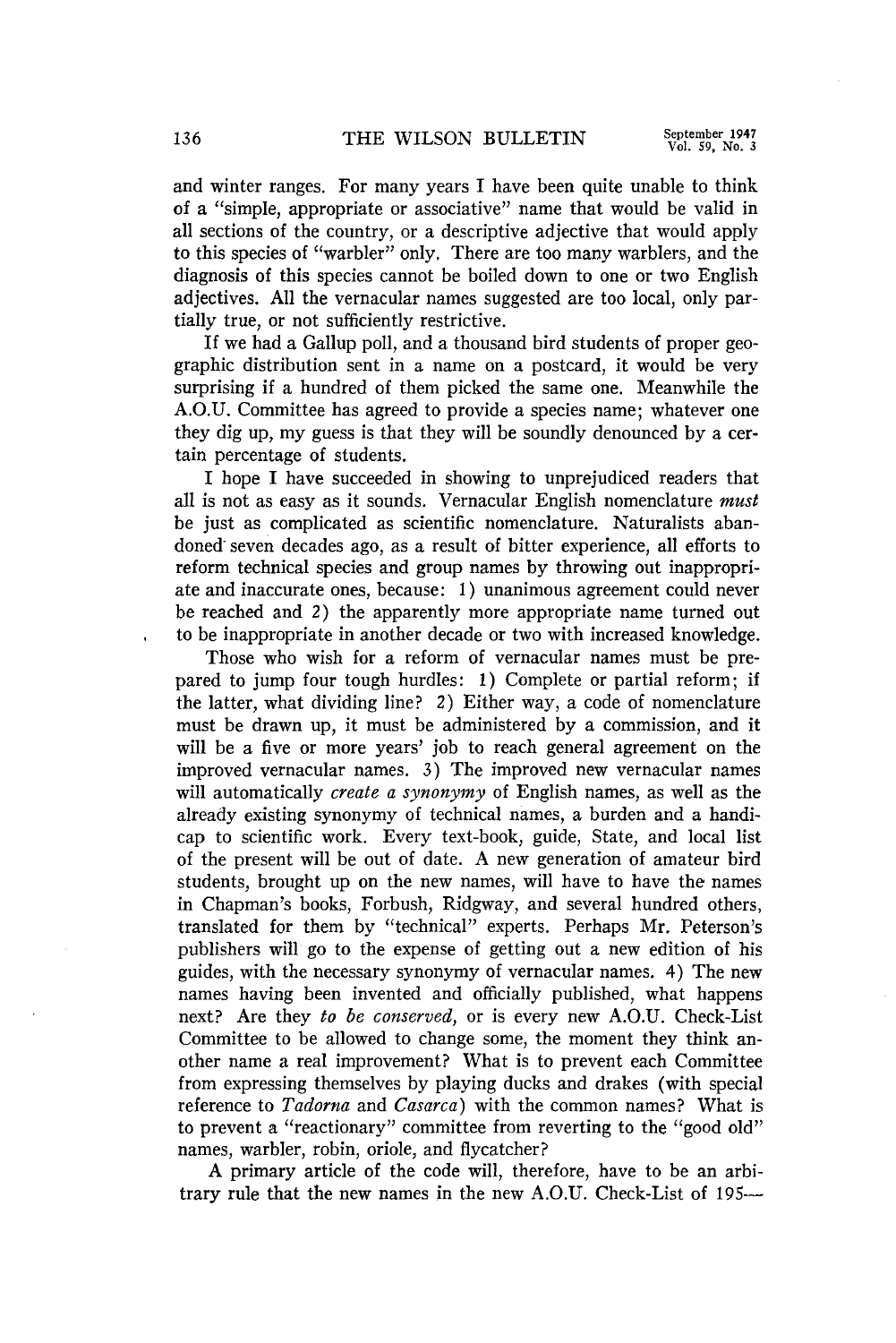**will be conserved. Its protagonists had better make sure in advance that unanimous approval, consent and obedience have been obtained. In the meantime, I formally propose that the names in the 1931 A.O.U. Check-List be conserved.** 

**The protagonists of reform in vernacular names must pass from destructive to constructive criticism. Their criticisms are perfectly valid; they have merely discovered for themselves what ornithologists have known for a century: vernacular names in every language, and scientific and technical names as well, are replete with absurdities, inaccuracies, and false taxonomic implications; there are not enough descriptive adjectives in any language to replace geographic names and names of persons, and there are too many birds with too complex degrees of relationship. In the sense that English words like crow, wren, and warbler are nouns, there simply are not enough bird nouns for the hundreds of families and major groups known today. So far, the best proof of this is the few suggestions thrown out, by way of illustration, of improved names in articles otherwise purely critical. Any competent ornithologist can find fault with any one of them extempore, as not satisfying the criteria for good vernacular names agreed to by the critics themselves !** 

**I consequently respectfully offer the following suggestions to those friends of mine interested in the reform of vernacular names.** 

**1. The failure of the A.O.U. Committee to act is because they believe, or know, that simple, logical, appropriate, associative, and taxonomically correct vernacular names cannot be invented for the families, genera, species, and subspecies of North American birds.** 

**2. Those who think it can be done might at least produce such a revised list and secure agreement throughout the country among amateurs interested in vernacular names.** 

**3. Reform should begin with the names of families and major groups, the names of species and subspecies should come last. To return to the Nashville Warbler, why get excited about "Nashville" and not about "Warbler"? At least the species passes through Tennessee every spring and fall, but it positively is not a warbler !** 

**4. Coining names for subspecies is a waste of time. This is one thing the critics of vernacular names have indirectly proved. All of them agree that the main reason for discussion is because vernacular names are of so much use in the development of popular ornithology. But there is no such thing as popular study of the finely drawn subspecies of the day, so there is no need for vernacular names. The subspecies of the moment is dropped tomorrow, or it will become two subspecies, or a revision of the races of some species results in a completely different arrangement. The newly invented vernacular name disappears. Or to which one of the two new subspecies shall it apply? It**